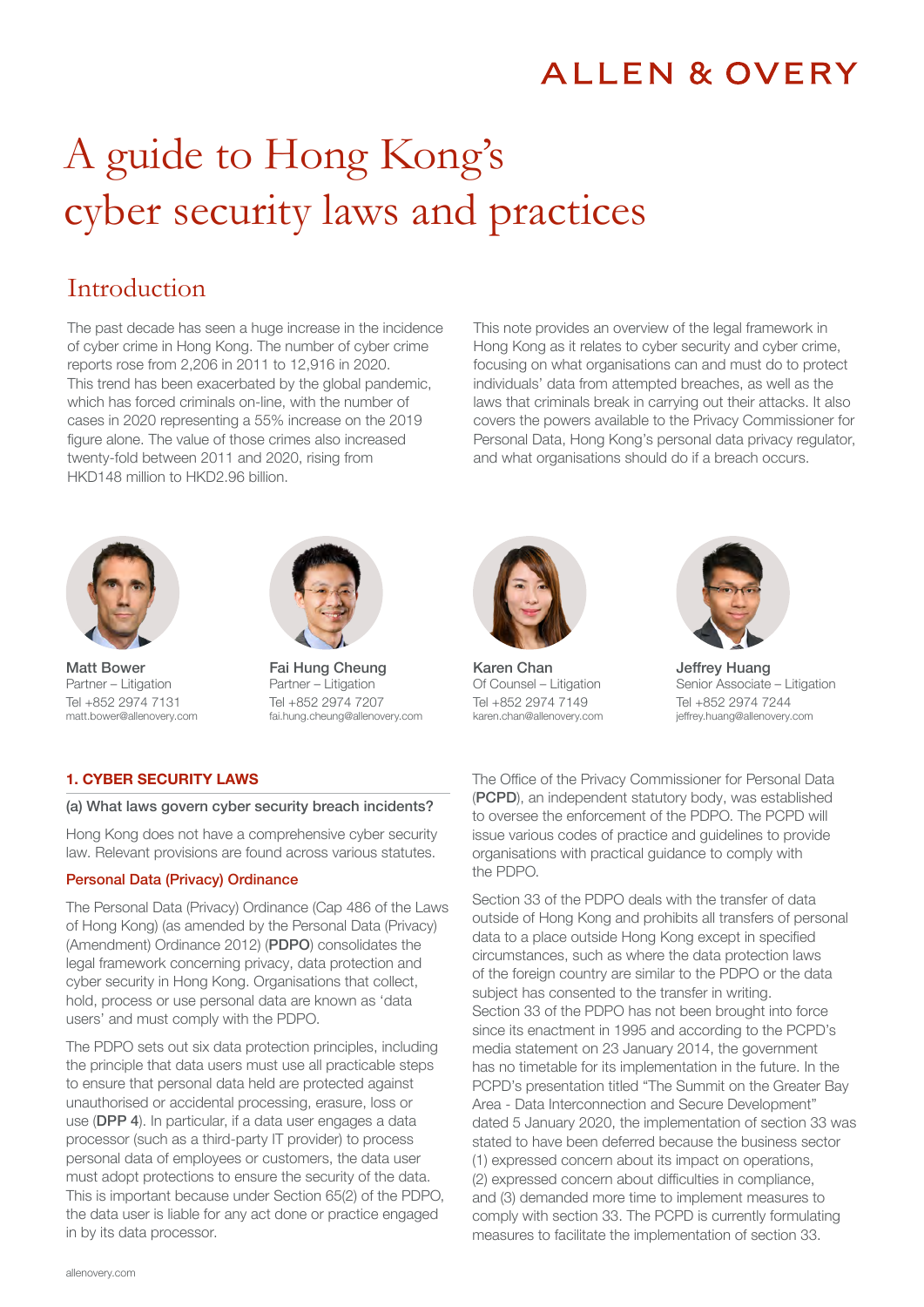#### Unsolicited Electronic Messages Ordinance

The Unsolicited Electronic Messages Ordinance (Cap 593 of the Laws of Hong Kong) provides for the regulation of the sending of unsolicited electronic messages and any connected purposes.

Section 22 provides that a person who accesses a telecommunications device, service or network without authorisation and uses it to transmit multiple commercial electronic messages that have a Hong Kong link commits an offence and is liable on conviction upon indictment to a fine and imprisonment for 10 years. The interpretation of accessing without authorisation is broad and includes accessing the telecommunications method "by any means or in any manner" without being entitled or authorised to obtain such access.

Section 23 provides that a person who knowingly initiates the transmission of multiple commercial electronic messages that have a Hong Kong link from a telecommunications device, service or network without authorisation with intent to deceive recipients as to the source of such messages commits an offence and is liable on conviction on indictment to a fine and imprisonment for 10 years. The interpretation of initiating the transmission of a commercial electronic message without authorisation is defined broadly and includes initiating the transmission "by any means or in any manner" without being entitled to or authorised to initiate the transmission.

#### Interception of Communications and Surveillance Ordinance

The Interception of Communications and Surveillance Ordinance (Cap 589 of the Laws of Hong Kong) regulates the conduct of interception of communications and use of surveillance devices by or on behalf of public officers and provides for related matters.

#### Official Secrets Ordinance

The Official Secrets Ordinance (Cap 521 of the Laws of Hong Kong) creates offences in relation to the unauthorised obtaining or disclosure of official information.

#### Governance obligations applicable to certain types of companies

Governance obligations which can directly or indirectly relate to cyber security apply to licensed persons under the Code of Conduct for Persons Licensed by or Registered with the Securities and Futures Commission (SFC) and the Management, Supervision and Internal Control Guidelines for Persons Licensed by or Registered with the SFC.

#### Governance obligations can directly or indirectly relate to cyber security and can also apply to public companies under the Listing Rules.

#### (b) What laws apply to critical or essential infrastructure and services?

Section 24 of the Telecommunications Ordinance (Cap 106 of the Laws of Hong Kong) provides that it is an offence for a person employed with a telecommunications service to (a) wilfully destroy, secrete or alter any message that they receive for transmission or delivery; (b) forge any message; (c) utter any message that they know to be false; (d) wilfully refrain from transmitting any message, or intercept, detain or delay any message; or (e) copy any message or disclose it to anyone other than the person to whom it was addressed.

In relation to personal data, section 4 and Schedule 1 paragraph 4 of the PDPO requires telecommunication service providers to take all practicable steps to ensure that personal data is protected against unauthorised or accidental access, processing, erasure, loss or use.

#### (c) Are organisations required to report information related to actual or potential cyber security incidents?

#### Reports to authorities

In relation to personal data, there is no statutory requirement for data users to inform the PCPD about a data breach incident concerning the personal data held by them. As there is no statutory requirement to notify data subjects of a data breach under the PDPO, failure to make such notification currently does not result in any penalties for the data user.

The PCPD has published a Guidance on Data Breach Handling and the Giving of Breach Notifications (the Data Breach Guidance). It does not have the force of law. The Data Breach Guidance states that upon a breach of data incident, data users are advised, as a recommended best practice for the proper handling of such incident, to inform the PCPD and other interested parties (eg the internet companies). This should be done by way of a Data Breach Notification Form (the Data Breach Notification). The Data Breach Notification includes details about the data breach, actions that have been or will be taken to contain the breach, the risk of harm, as well as any assistance and advice offered to individuals.

In January 2020, the PCPD identified a number of areas of reform to enhance and strengthen the Hong Kong personal data privacy regime. The proposed amendments include the introduction of a mandatory data breach notification mechanism for data users to notify the PCPD and data subjects within a prescribed timeframe. If the PDPO is amended to include such notification mechanism, failure to notify data subjects of a data breach in relation to their personal data may constitute an offence. We expect to see a draft bill soon. If enacted, these changes would create a legal notification regime.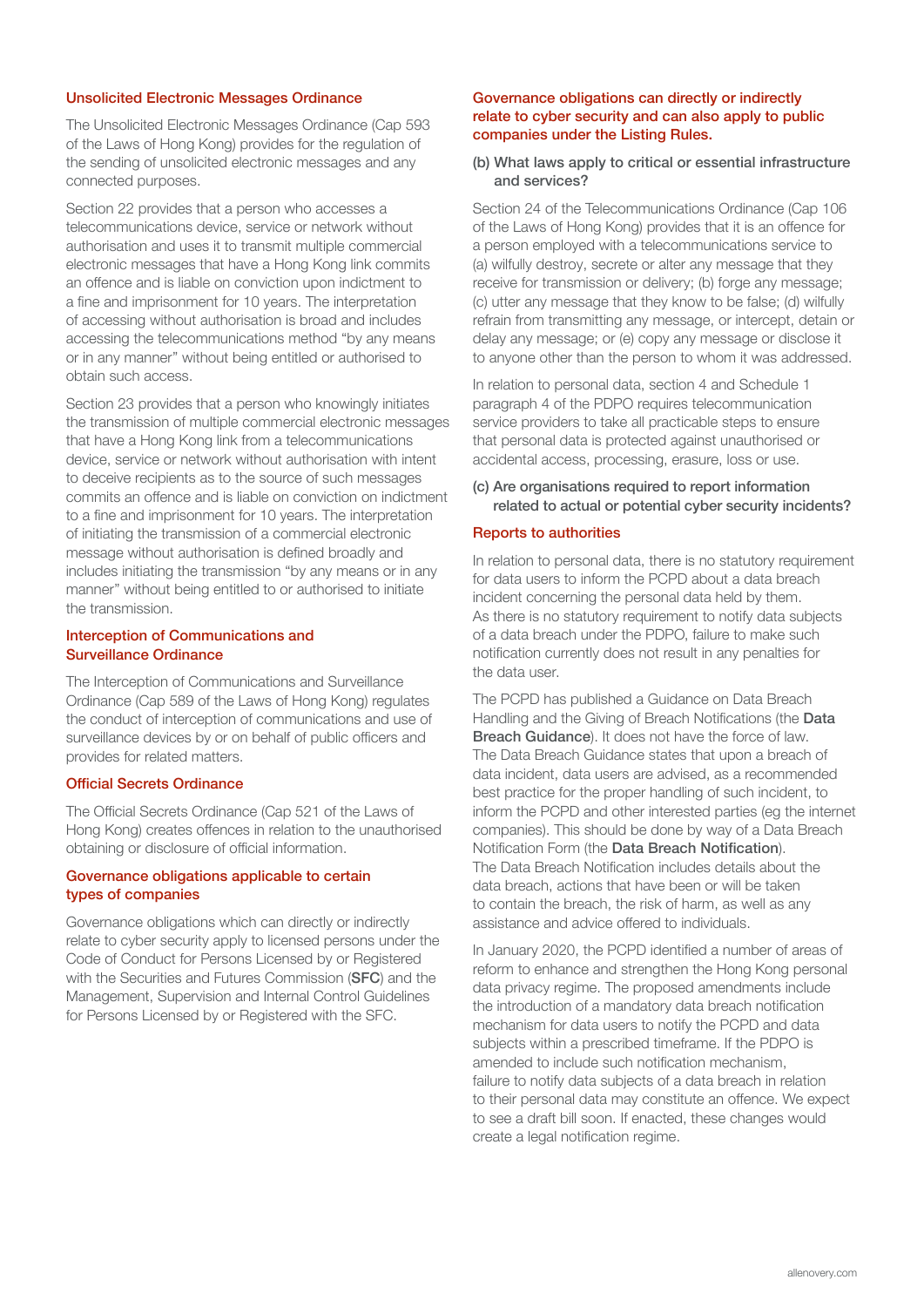In addition to the abovementioned general legal requirements, regulators of certain sectors (eg securities and finance, banking and insurance) publish guidance, circulars or good practices to their regulated entities. Such regulators issue guidance and expected standards on cyber security that may require self-reports to be made. See section 4 (Specific Sectors) below for information.

#### Reports to affected individuals or third parties

In relation to personal data, there is no statutory requirement for data users to inform the data subjects immediately upon the occurrence of a data breach incident. The Data Breach Guidance advises that upon occurrence of a data breach incident, data users should immediately gather essential information relating to the breach, adopt measures to contain the breach (including notifying law enforcement agencies such as the police or regulators if necessary) and assess the risk of harm. If data users consequently consider that data subjects can be identified and a real risk of harm is reasonably foreseeable, the data user should consider notifying the data subjects. There is no standard form of notification to data subjects. The Data Breach Guidance states generally that a formal notification is useful in drawing the affected persons' attention to take proactive measures to mitigate the potential harm. Depending on the circumstances of the case, a notification may include a general description of what occurred, the timing of the breach, when the breach was discovered, the source of the breach, the types of personal data involved, an assessment of the risk of harm, a description of measures already taken or to be taken and information and advice on the actions that data subjects can take to protect themselves from the adverse effects of the breach and against identity theft or fraud.

#### (d) Which regulators or authorities are responsible for enforcing cyber security law?

There is no one designated authority enforcing cyber security law in Hong Kong.

#### Hong Kong Police Force

The Hong Kong Police Force (HKPF) is the key enforcement authority in relation to any of the cyber-related offences mentioned above. The HKPF's powers in enforcing the laws include powers to search a reasonably suspicious person; enter and search private premises, and seize items inside; arrest and detain suspects; and take statements.

The Cyber Security and Technology Crime Bureau (CSTCB) of the HKPF is responsible for handling cyber security issues and for carrying out cyber crime and technology crime investigations, computer forensic examinations and prevention of technology crime.

The HKPF also maintains a close relationship with INTERPOL in tackling cyber crime in Asia. It frequently seeks assistance from INTERPOL and provides information to it with a view to combating cyber crimes involving perpetrators located outside Hong Kong.

#### Privacy Commissioner for Personal Data

The PCPD is the personal data privacy regulator, an independent statutory body established to oversee compliance of data users with the PDPO.

#### *Investigation powers and enforcement notices*

The PCPD has investigatory and enforcement powers under the PDPO. The PCPD may investigate complaints or notifications made to him in relation to any suspected breach of the PDPO, and may issue enforcement notices to data users if he sees fit. Where an act or practice has been engaged in by a data user which relates to personal data and may be a contravention of a requirement under the PDPO, the PCPD may carry out an investigation pursuant to section 38. Under sections 42 to 44, the PCPD's powers to carry out investigations include the power to request any information, document or evidence; summon any person for examination; enter into premises; and to conduct hearings. Pursuant to section 50, the PCPD may decide to issue an enforcement notice which requires the data user to carry out certain actions to remedy and prevent recurrence of the contravention. Section 50A provides that a data user who contravenes an enforcement notice commits an offence and is liable, on first conviction, to a fine of HKD50,000 and imprisonment for two years, as well as a daily penalty of HKD1,000 if the offence continues after conviction. On a second or subsequent conviction, the data user is liable to a fine of HKD100,000 and imprisonment for two years, as well as a daily penalty of HKD2,000 if the offence continues after conviction.

In June 2019, the PCPD released its investigation report on a large-scale data breach involving Cathay Pacific, the Hong Kong airline, which led to the leakage of the personal data of 9.4m of the airline's passengers. The report concluded that the incident happened due to perpetrators being able to exploit a vulnerability in the airline's internet-facing server which enabled hackers to bypass authentication and gain administrative access to install malware. The malware then harvested user account credentials which were used to access IT systems and the passengers' personal data stored with the airline.

The investigation report noted that Cathay Pacific should have known about the particular server vulnerability that enabled penetration of the computer systems and that the airline had already been involved in other instances of data breach. The report therefore concluded that Cathay Pacific had not undertaken all reasonable steps to reduce risks of further data breaches. The report noted that DPP 4 does not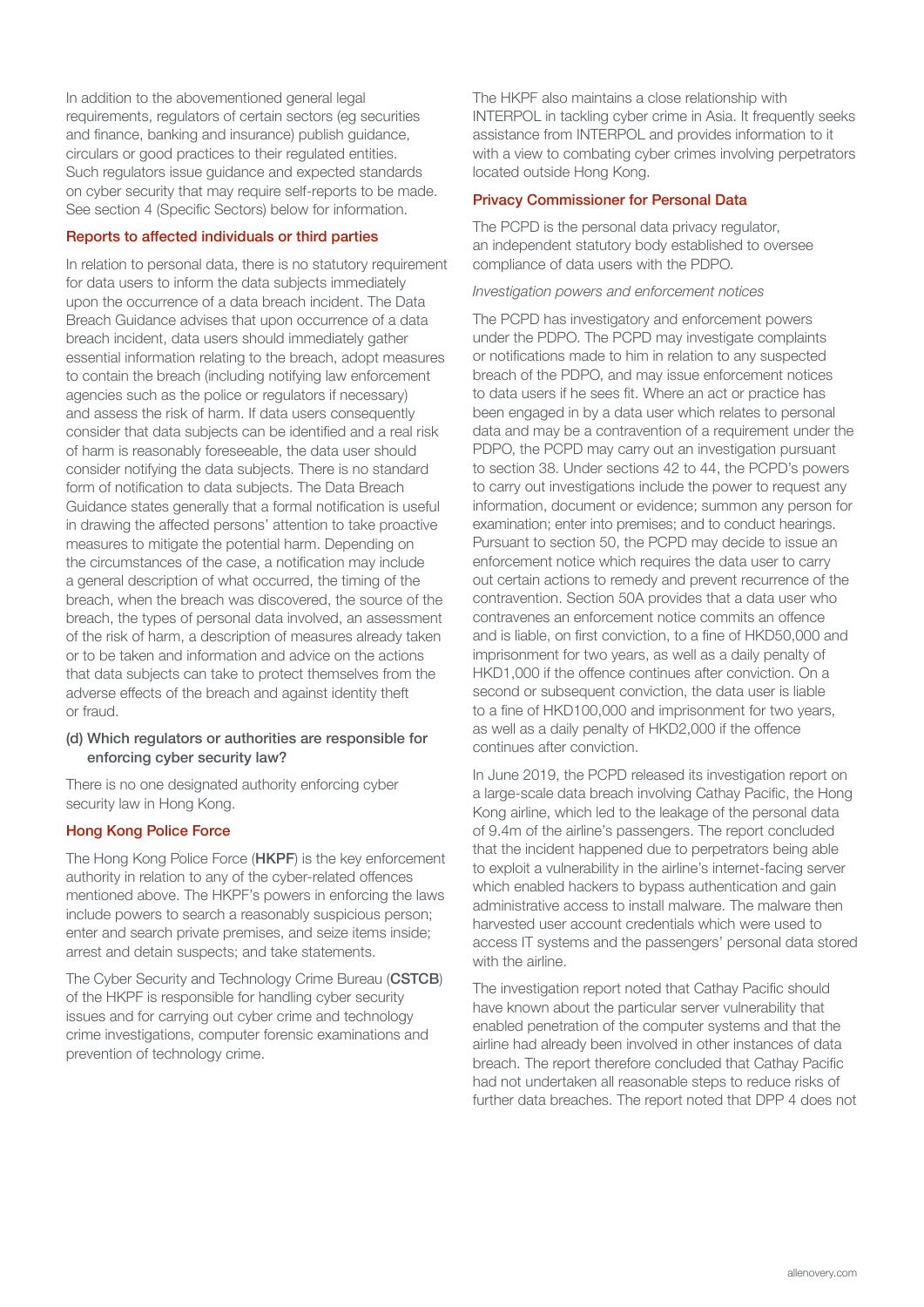impose an absolute duty on companies to secure personal data, but rather to take the appropriate steps to secure personal data depending on (inter alia) "the volume, kind and sensitivity of data, the harm and damage that could result from the data breach, corporate governance and organisational measures, and technical policies, operations, controls and other security measures of the reasonable quality and standard expected of an organisation". The report found that the airline did not take all reasonably practical steps to protect personal data against unauthorised access and therefore contravened DPP 4 of the PDPO.

The report noted that the Commissioner has no power to fine a party in breach of the PDPO in its current form. Instead, the Commissioner (i) carried out investigations and published a report; and (ii) took actions to follow up on any remedial and corrective measures taken and reviewed the extent to which instructions set out in the enforcement notice were followed and implemented. The Commissioner further noted that the proposed amendments to the PDPO included a series of changes to enhance the deterrent effect of the Hong Kong legal regime.

In February 2019, the PCPD released its investigation report on a data breach involving Hong Kong Broadband Network Limited (HKBN), which had caused the leakage of the personal data of about 380,000 customers and service applicants. The affected database (Database A) had undergone a system migration in 2012 and was inactive at the time of the incident. The report concluded that Database A should have been deleted after the system migration and was not so deleted due to HKBN's failure to conduct a comprehensive and prudent review after the system migration.

The report concluded that as HKBN is a telecommunications company holding a considerable amount of customer data, it would be reasonable for customers to expect that their personal data would be properly protected. Whilst HKBN had, for example, invested in information security, developed policies and carried out independent network security audits, the report also found that the safeguards for Database A had been insufficient. Furthermore, HKBN failed to exercise control over the IT and security features for the personal data of customers and service applicants, leading to a data breach which could have been avoided.

As a result, the PCPD served an enforcement notice on HKBN to remedy and prevent any recurrence of the contravention.

The report noted that organisations should not hold on to the mindset of conducting their operations to meet the minimum regulatory requirements only. Instead, they should be held to a higher ethical standard that meets the stakeholders' expectations by doing what they "should" do, by adopting an accountability approach in handling personal data. The principles of data governance, as well as stewardship and ethics, should be incorporated as part of organisations' corporate governance.

The PCPD is also empowered under the PDPO to issue codes of practice, which have the force of law, to advise data users on compliance with the PDPO.

#### Commissioner on Interception of Communications and Surveillance

The Commissioner on Interception of Communications and Surveillance oversees the compliance of government departments with the requirements of the Interception of Communications and Surveillance Ordinance.

#### 2. Cyber crime

#### 2.1 What are some common examples of cyber crime-related activities which constitute a criminal or administrative offence in Hong Kong?

There is no specific legislation in Hong Kong that deals with cyber offences. The legal framework for cyber offences is set out in existing legislation.

#### Extra-territory

None of the statutes mentioned below have explicit provisions conferring extraterritorial reach; they are applicable to foreign individuals or companies to the extent that they have a presence in Hong Kong or have committed the acts under complaint within Hong Kong.

#### Denial-of-service attacks

In Hong Kong, denial-of-service attacks refer to both denial of service attacks (DoS) as well as distributed denial of service attacks (DDoS). Both DoS and DDoS are attempts to send massive data to a host within a short period of time in order to temporarily or indefinitely interrupt and suspend the services of the host and prevent access by legitimate visitors. DoS attacks are sent by one person or system, whereas DDoS attacks are carried out by a multitude of systems.

Section 60 of the Crimes Ordinance makes it a criminal offence for a person without lawful excuse to destroy or damage any property belonging to another, intending to destroy or damage any such property or being reckless as to whether any such property would be destroyed or damaged. To "destroy or damage" any property includes the misuse of a computer, which means (a) causing a computer to function other than as it has been established to function (even if such misuse does not damage the computer, program or data); (b) to alter or erase any program; or (c) to add any program or data to the contents of a computer or computer medium (section 59(1A) of the Crimes Ordinance). A person found guilty of section 60 is liable on conviction upon indictment to imprisonment for 10 years.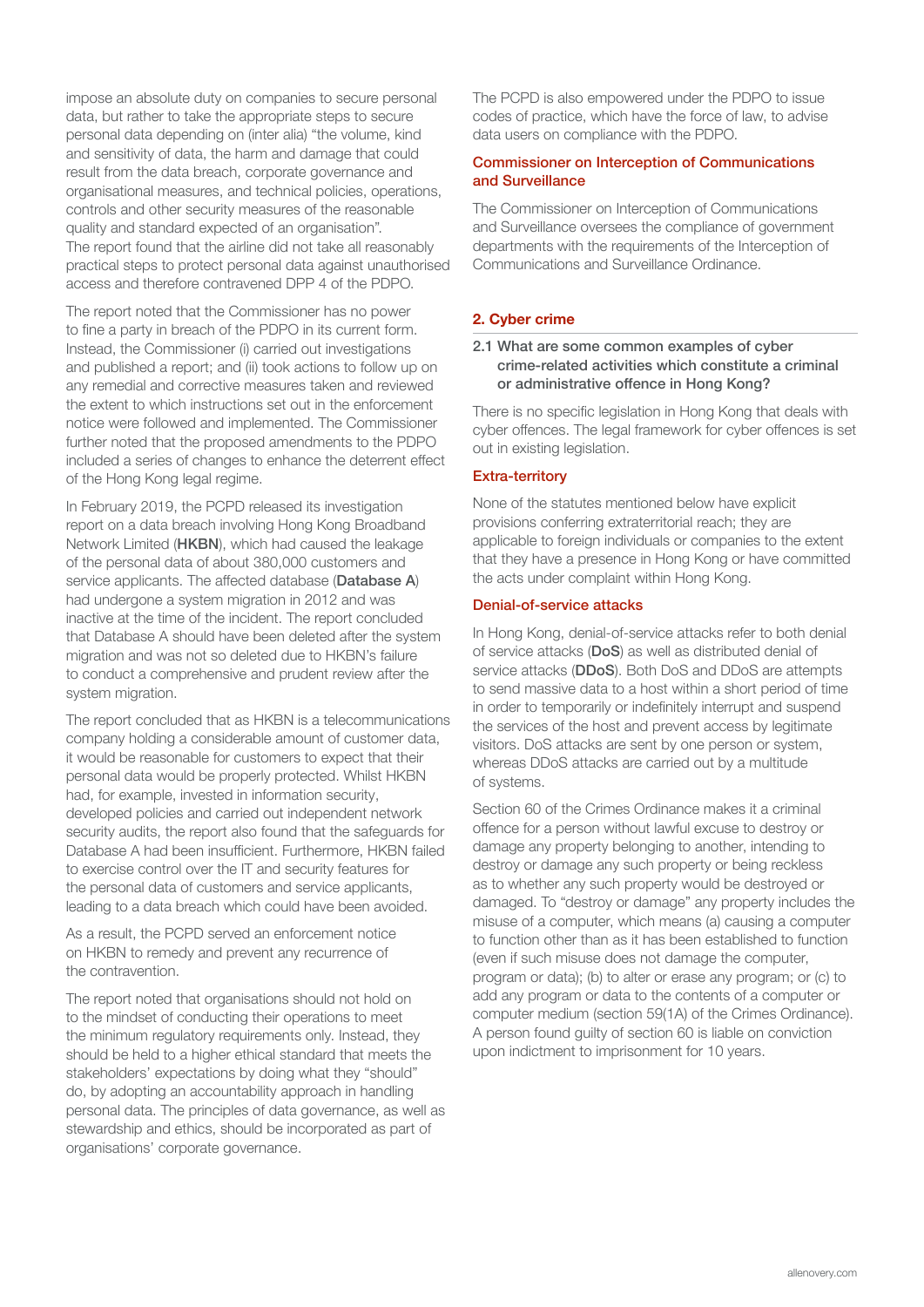In *Chu Tsun Wai v HKSAR* [2019] 1 HKC 589, the defendant was convicted of destroying or damaging property and in particular, the misuse of a computer, contrary to section 59(1A) and section 60 of the Crimes Ordinance. The defendant directed his computer to carry out DDoS attacks on a server set up by the Shanghai Commercial Bank. Lord Hoffmann NPJ construed section 59(1A)(a) liberally, holding that "the statute is concerned with what the [property] owner has set [up the property] to do" and not with the way in which the property works. Hence, a DDoS attack on a server was a misuse of the server as the owner did not intend it to handle DDoS attacks. It was irrelevant that in handling the malicious DDoS requests from the defendant's computer, the server was precisely performing the function it was supposed to do.

Also see the answer in respect of section 161 and the Crimes Ordinance below.

#### Hacking and phishing

Under section 27A of the Telecommunications Ordinance, it is a criminal offence for a person to, by telecommunications, knowingly cause a computer to perform any function to obtain unauthorised access to any program or data held in a computer. "Telecommunications" is defined as any transmission, emission or reception of communication by means of guided or unguided electromagnetic energy or both, other than any transmission or emission intended to be received or perceived directly by the human eye (section 2). The access of the kind in question to any program or data held in a computer (Access) will be unauthorised if the person is not entitled to control Access and (i) he has not been authorised to obtain Access; (ii) he does not believe that he has been so authorised; and (iii) he does not believe that he would have been so authorised if he had applied for the appropriate authority (section 27A(2)(b)). A person found guilty of section 27A of Cap 106 is liable on conviction to a fine at level 4 ie HKD25,000.

The offence of unauthorised access to a computer by telecommunications under section 27A of the Telecommunications Ordinance has effect without prejudice to any law relating to powers of inspection, search or seizure.

Section 161 of the Crimes Ordinance (Cap 200 of the Laws of Hong Kong) has been used by law enforcement agencies as a 'catch-all' computer-related offence. For example, in addition to hacking, section 161 would also apply in respect of phishing. Section 161 provides that any person who obtains access to a computer with either a view to dishonest gain for himself or another (section 161(1)(c)) or with a dishonest intent to cause loss to another (section161(1)(d)) commits an offence. A person found guilty of section 161 is liable on conviction upon indictment to imprisonment for five years. Section 16(1)(c) does not apply to the use by a person of his own computer, not involving access to another's computer (*SJ v Cheng Ka Yee and others* [2019] HKCFA 9).

In the recent case of *HKSAR v Chan King Hei* DCCC 164/2020, the District Court held that unauthorised access of information available by virtue of employment may constitute an offence under section 161 of the Crimes Ordinance, as well as under section 64 of the PDPO (see below). In this case, the defendant was taken in for questioning by the police after he was found taking photos of a police station using his mobile phone. Investigation of the defendant's phone showed that he had sent a message in a chat room for doxxing (the practice of researching and publicly broadcasting private or identifying information often with a malicious intent) which contained personal information of a family member of a police officer (the Victim). The defendant had downloaded the information from the database of the telecommunications company (HKT) by which he was employed at the material time. In relation to the charge under section 161, the court held that the intended gain does not have to involve a monetary gain and includes information which the person obtaining access to the computer did not have before the access. In relation to dishonest intent, the court held that the person would be dishonest if he knew that he was not authorised to access the database to acquire private personal data of third parties for his own purposes and without their consent.

#### Infection of IT systems with malware

See the answer in respect of section 60 and section 161 of the Crimes Ordinance above.

In respect of ransomware, section 23 of the Theft Ordinance (Cap 210 of the Laws of Hong Kong) is also relevant. Section 23 provides that a person commits blackmail if, with a view to gain for himself or another or with intent to cause loss to another, he makes any unwarranted demand with menaces. Any person found guilty of section 23 shall be liable on conviction upon indictment to imprisonment for 14 years. Interestingly, section 23(4) also provides that any person who has in his possession or under his control any letter or writing making any unwarranted demand of any person with menaces shall be guilty of an offence and shall be liable on conviction upon indictment to imprisonment for 10 years. Whilst this sub-section has yet to be tested in the courts, theoretically the possession of ransomware code as a piece of writing, making an unwarranted demand of any person with menaces, could constitute an offence under section 23.

In relation to the offence of blackmail, no offence is committed if the person provides that he possessed or controlled the letter or writing otherwise than with intent to utter it.

#### Unsolicited penetration testing

Whether penetration testing constitutes an offence in Hong Kong will depend on whether such testing involves causing a computer to perform any function to obtain unauthorised access to any program or data held in a computer, which constitutes an offence under section 27A of the Telecommunications Ordinance – see above. If it does not, then such testing will not constitute an offence in Hong Kong.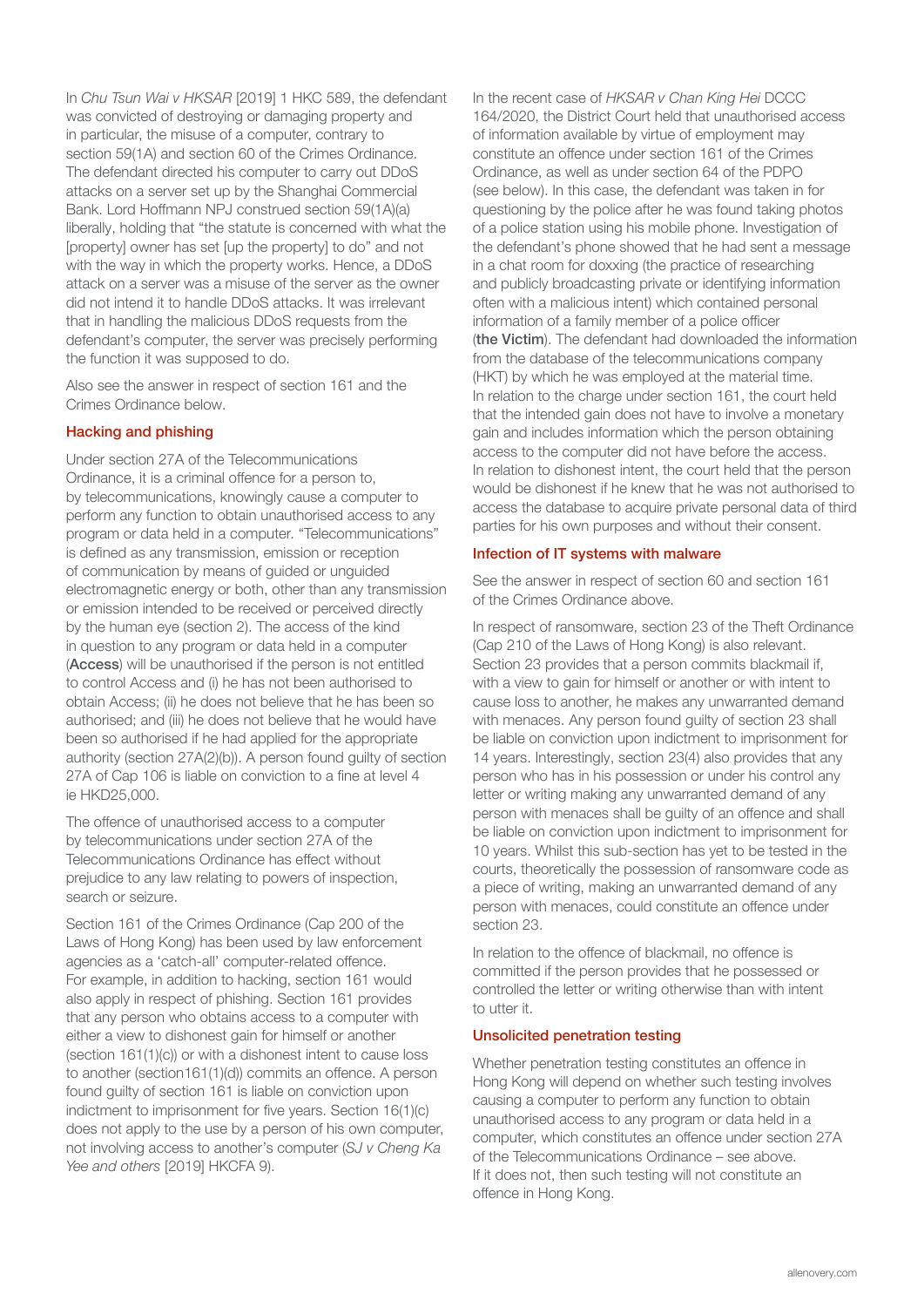#### Identity theft or identity fraud

Section 2 of the Theft Ordinance provides that a person commits theft if he dishonestly appropriates property belonging to another with the intention of permanently depriving the other of it. "Property" includes intangible property such as digital data or electronic files. A person who is found quilty of section 2 will be liable on conviction upon indictment to imprisonment for 10 years.

The Theft Ordinance section 2 would also apply in respect of electronic theft.

There are also various qualifications on the definition of theft under the Theft Ordinance which may mean that no offence has been constituted by the person. However, these qualifications depend on either (a) the person's belief that he was entitled to the property or (b) the person's belief that if the owner of the property knew of the appropriation, the owner would give consent to such appropriation. As such, these qualifications are unlikely to be applicable to the cyber security issues.

Furthermore, section 16A of the Theft Ordinance provides that a person commits fraud if any person (the first person) by any deceit and with intent to defraud induces another person (the second person) to commit an act or make an omission which results in either a benefit for anyone other than the second person or in prejudice or a substantial risk of prejudice to any person other than the first person. Theoretically, someone who uses internet services or software to defraud victims or take advantage of them may be charged with this offence. A person found guilty of section 16A will be liable on conviction upon indictment to imprisonment for 14 years.

Section 64 of the PDPO is also relevant. The PDPO applies where data relating to an individual (a **data subject**) is collected, held, processed or used by another (a data user). Section 64 provides that a person commits an offence if the person discloses any data subject's personal data which was obtained from a data user without the data user's consent, with an intent to gain or to cause loss to the data subject or if such disclosure causes psychological harm to the data subject. A person found guilty of section 64 is liable on conviction to a fine of HKD1m and to imprisonment for five years.

A defence is available if (a) the alleged offender believed that disclosure was necessary for the purpose of preventing or detecting crime; (b) the disclosure was required or authorised by or under any enactment, by any rule of law or by an order of a court; (c) the alleged offender believed that the data user had consented to the disclosure; or (d) the person disclosed personal data for the purpose of a news activity or had reason to believe publishing of the personal data was in the public interest.

In the case of *HKSAR v Chan King Hei* mentioned above, the defendant was found guilty of section 64 of the PDPO due to the disclosure of personal information (obtained from HKT's database) which caused psychological harm to the Victim.

#### Possession or use of tools used to commit cyber crime

See the answers above in respect of section 27A of the Telecommunications Ordinance, section 161 of the Crimes Ordinance, section 60 of the Crimes Ordinance and section 23 of the Theft Ordinance.

#### 3. HOW CAN ORGANISATIONS PROTECT THEIR IT SYSTEMS?

#### Monitoring employees' internet usage

 An employer is not prohibited from monitoring its employees' internet usage in order to prevent or mitigate the impact of cyber attacks. However, any monitoring that involves handling personal data must comply with the PDPO. The Privacy Commissioner has also published Privacy Guidelines on Monitoring and Personal Data Privacy at Work which offers quidance to employers on the application of the provisions of the Ordinance as they relate to the activity of employee monitoring, although the Guidelines do not have the force of law.

The Basic Law and, in particular, the right to freedom and privacy of communication in Article 30, must also be considered and balanced against the obligations of the organisation to implement security measures in respect of potential incidents.

#### Specific cyber prevention measures

There are no specific laws prohibiting the use of the following measures in Hong Kong:

- (a) Beacons (ie imperceptible, remotely hosted graphics inserted into content to trigger a contact with a remote server that will reveal the IP address of a computer that is viewing such content). However, where the use of a web beacon involves processing personal data, the organisation's use of the web beacon must be in accordance with data protection laws;
- (b) Honeypots (ie digital traps designed to trick cyber threat actors into taking action against a synthetic network, thereby allowing an organisation to detect and counteract attempts to attack its network without causing any damage to the organisation's real network or data); and
- (c) Sinkholes (ie measures to re-direct malicious traffic away from an organisation's own IP addresses and servers, commonly used to prevent DDoS attacks).

There are no specific restrictions on the import or export of technology designed to prevent or mitigate the impact of cyber-attacks.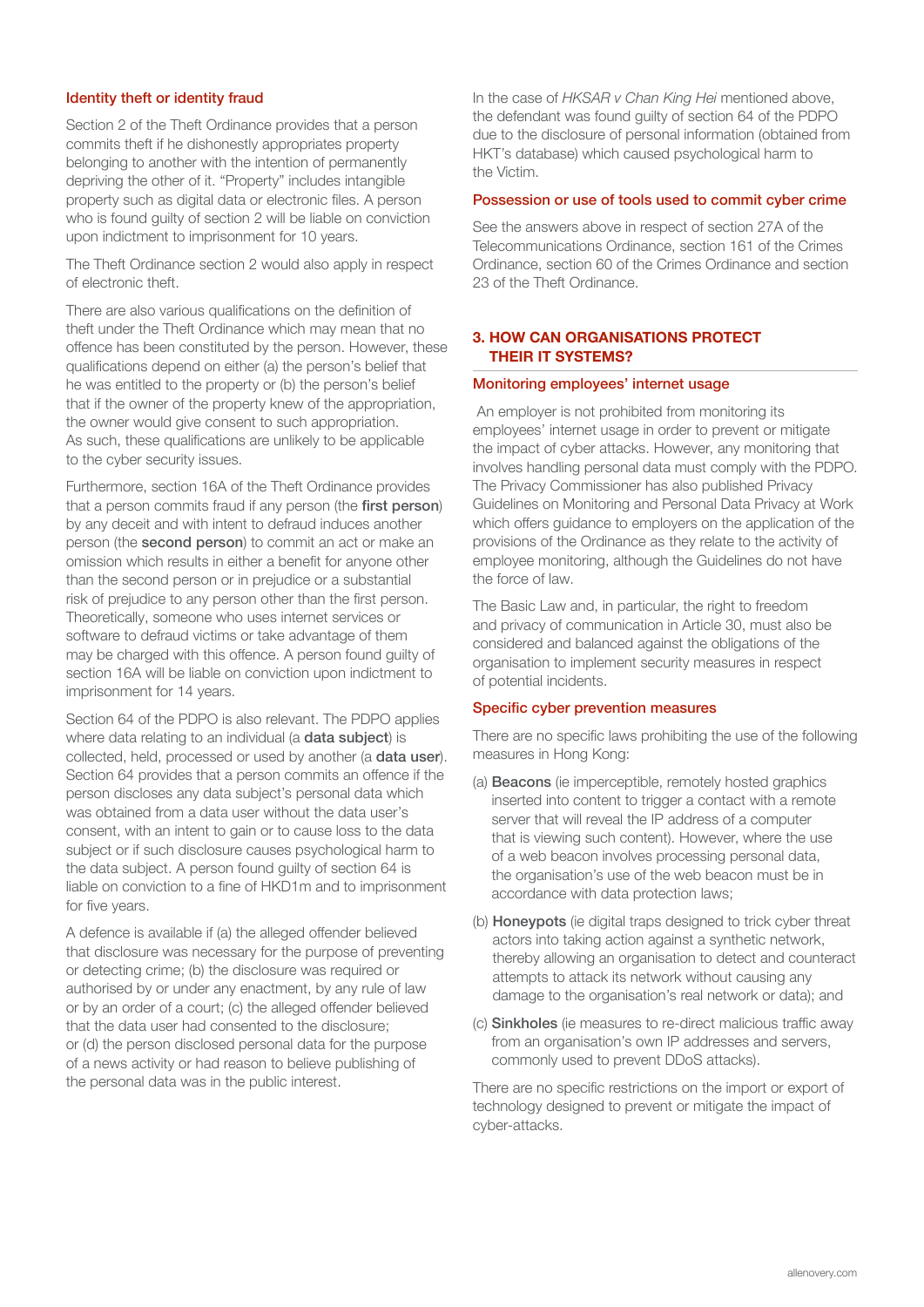#### 4. RECENT INCIDENTS

There has been a significant increase in cyber fraud cases since the Covid-19 outbreak. In addition, Hong Kong is one of the primary destinations for the proceeds of cyber fraud to be transferred to.

It has been reported that a large financial media corporation lost USD29 million in an email fraud involving international transfers of money from its U.S. subsidiary to Hong Kong recipients. On the back of this fraud, the corporation obtained injunctive relief against certain defendants in the Hong Kong court.

We expect an increase in civil recovery actions before the Hong Kong courts. There have been a number of court proceedings commenced by victims of cyber fraud. In addition to declaratory relief, default judgment and injunction, the plaintiffs (victims) often apply for a vesting order (compelling the bank to transfer the money in the recipient's account to the victim) under the Trustee Ordinance (Cap 29 of the Laws of Hong Kong) against the recipients of the funds. These applications have given rise to a number of recent divergent decisions as to whether a constructive trust can arise and vesting orders be granted under the statute. While there are likely to be more court decisions on this topic, we expect there to be appellate guidance in this uncertain area of the law.

#### 5. SPECIFIC SECTORS

In addition to the general legal requirements under section 1 (Cyber Security Laws) above, regulators of certain sectors (such as securities and finance, banking, and insurance) publish guidance, circulars or good practices to their regulated entities. The regulators issue guidance and expected standards on cyber security, and regulate and supervise the industry to protect consumers. Some examples are set out below. These requirements are not legally binding but failure to adhere may result in disciplinary action.

#### Securities and financial sector

The Securities and Futures Commission (SFC) has:

- (a) provided guidance and expected standards on cyber security relating to internet brokers;
- (b) reminded licensed corporations (LCs) to assess their operational capabilities and implement appropriate measures to manage the cyber security risks associated with the remote working arrangements in light of Covid-19;
- (c) issued a Circular to Licensed Corporations Use of external electronic data storage. It sets out requirements on licensed corporations in engaging an external data storage provider, including cloud services. It also reminds LCs to ensure the preservation and integrity of the records or documents they are required to keep under the Securities and Futures Ordinance (Cap 571 of the Laws of Hong Kong) (SFO) or the Anti-Money Laundering and Counter-Terrorist Financing Ordinance (Cap 615 of the Laws of Hong Kong); and
- (d) issued the Guidelines for Reducing and Mitigating Hacking Risks Associated with Internet Trading, which sets out cyber security requirements for SFC registered or licensed entities performing internet trading.

#### Banking sector

The Hong Kong Monetary Authority (HKMA) has:

(a) introduced the Cybersecurity Fortification Initiative (CFI) in 2016, which aims to raise the cyber resilience of Hong Kong's banking system. The CFI requires all authorised institutions (AIs) to conduct risk assessment of their cyber security measures and complete a simulated cyber-attack test. It launched an upgraded CFI 2.0, which came into effect on 1 January 2021. The aim of CFI 2.0 is to raise the cyber resilience of the banking sector to an even higher level;

"Hugely experienced disputes team with a distinguished track record acting for high-profile banking and corporate clients on contentious matters... One client states: 'I have been very pleased with all the professionals at Allen & Overy as they provide commercial and practical advice to us, considering issues from different perspectives to ensure clients' interests are well protected.'"

Chambers Asia Pacific 2021, Litigation – China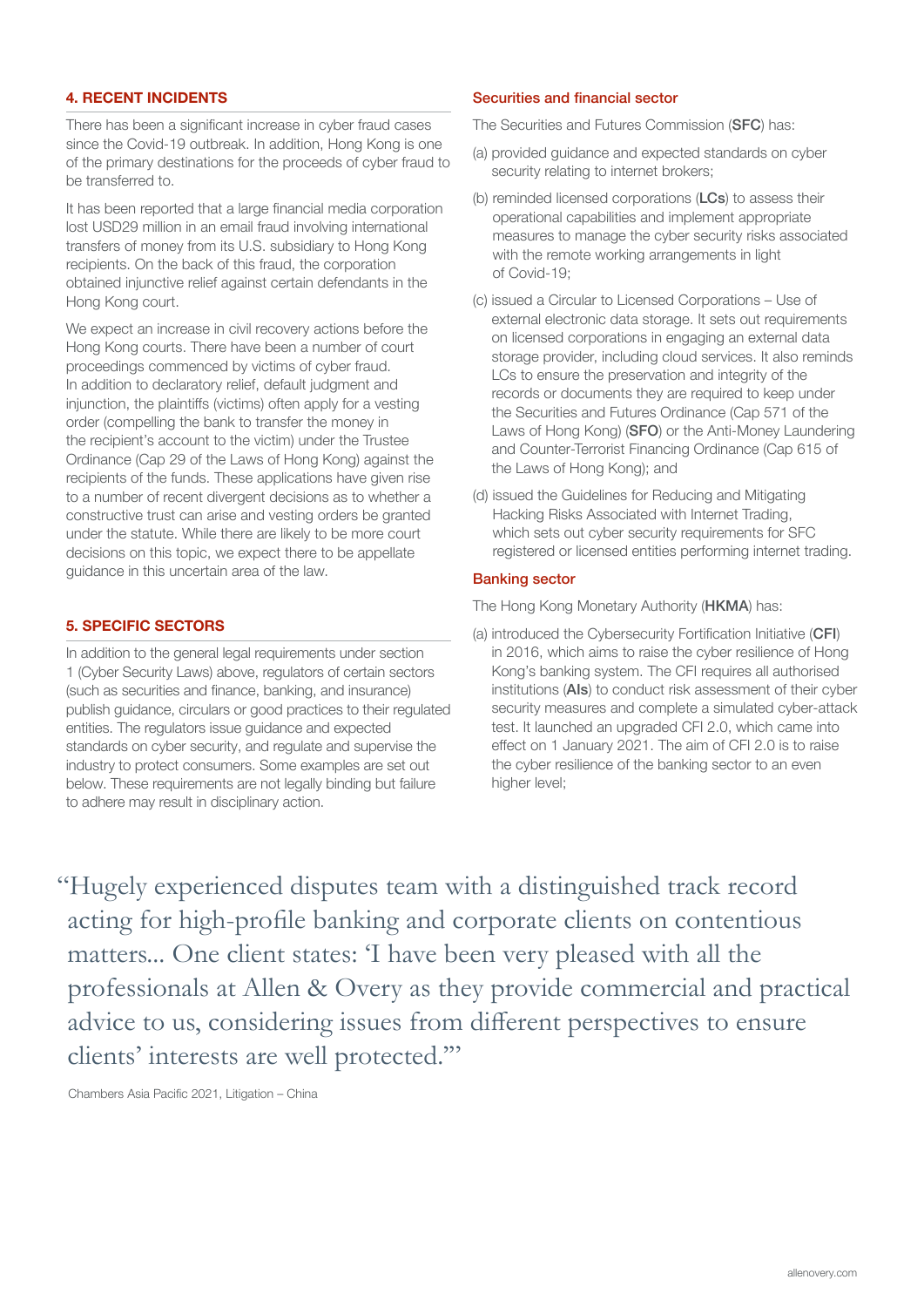- (b) introduced the Enhanced Competency Framework (ECF) on cyber security to help banks offer reliable and innovative banking services. The ECF is one of the HKMA's measures to enhance the risk management capability of banks. The HKMA encouraged banks to make use of the competency framework on cyber security to raise and maintain the professional competence of their cyber security practitioners;
- (c) issued a Supervisory Policy Manual module TM-E-1 on the risk management of e-banking. It provides guidance to AIs on the risk management of e-banking; and
- (d) issued a circular titled Cyber Security Risk Management.

In addition, the PCPD has issued Guidance on the Proper Handling of Customers' Personal Data for the Banking Industry. The guidance is not legally binding. It aims to assist the banking industry in understanding and complying with the requirements under the PDPO as well as promoting good practices in relation to the collection, accuracy, retention, use, security of and access to customers' personal data.

#### Insurance sector

The Insurance Authority (IA) has published a Guideline on Cybersecurity (GL20) to regulate and supervise the insurance industry for the protection of existing and potential policy holders. It sets the minimum standard for cyber security that authorised insurers are expected to have in place and the general guiding principles which the IA uses in assessing the effectiveness of an insurer's cyber security framework. This Guideline on Enterprise Risk Management contains supplemental cyber risk provisions.

#### 6. CORPORATE GOVERNANCE

What kind of standard is a director or officer expected to meet when an incident takes place?

#### Companies (listed or private)

Directors owe fiduciary duties and statutory duties to the company for which they are a director under section 465 of the Companies Ordinance (Cap 622 of the Laws of Hong Kong). Section 465 provides that "*a director of a company must exercise reasonable care, skill and diligence*" and "*reasonable care, skill and diligence mean the care, skill and diligence that would be exercised by a reasonably diligent person with the general knowledge, skill and experience* 

*that may reasonably be expected of a person carrying out the functions carried out by the director in relation to the company; and the general knowledge, skill and experience that the director has*"*.* If the director fails to act in accordance with this standard, he may be liable for breach of duty.

#### Listed companies

The Guidance for Board and Directors issued by the Stock Exchange of Hong Kong Limited (HKEX) provides that the board is responsible for risk identification and control. The company is expected to analyse the source of potential internal and external risks that may arise in relation to the company's business, including the risk of cyber security. Failure to meet such expectations will not result in the imposition of sanctions by the HKEX.

#### SFC licensed entities

The SFC expects the responsible officer(s) or executive officer(s) responsible for the overall management and supervision of the internet trading system to define a cyber security risk management framework (including but not limited to policies and procedures) and set out their key roles and responsibilities. For example, they have to review and approve cyber security risk management policies and procedures and arrange to conduct a self-assessment of the overall cyber security risk management framework on a regular basis. These responsibilities can be delegated, in writing, to a designated committee or operational unit, however overall accountability remains with the responsible officer(s) or executive officer(s). Failure to meet such expectations will not result in the imposition of sanctions by the SFC, but may reflect adversely on the relevant officer(s)'s fitness and properness to act as such.

#### HKMA authorised institutions

The board and senior management of an AI have the responsibility of protecting the AI's critical assets, including sensitive information of its customers. They are expected to play a proactive role in ensuring effective cyber security risk management in the AI, covering at least the following areas: risk ownership and management accountability, periodic evaluations and monitoring of cyber security controls, industry collaboration and contingency planning, regular independent assessment and tests, etc. Failure to meet such expectations will not result in the imposition of sanctions by the HKMA.

## "Offers expertise in regulatory investigations and mis-selling claims, leveraging off the strength of the firm's fraud, white-collar crime and money-laundering practices."

Chambers Asia Pacific 2020, Litigation – China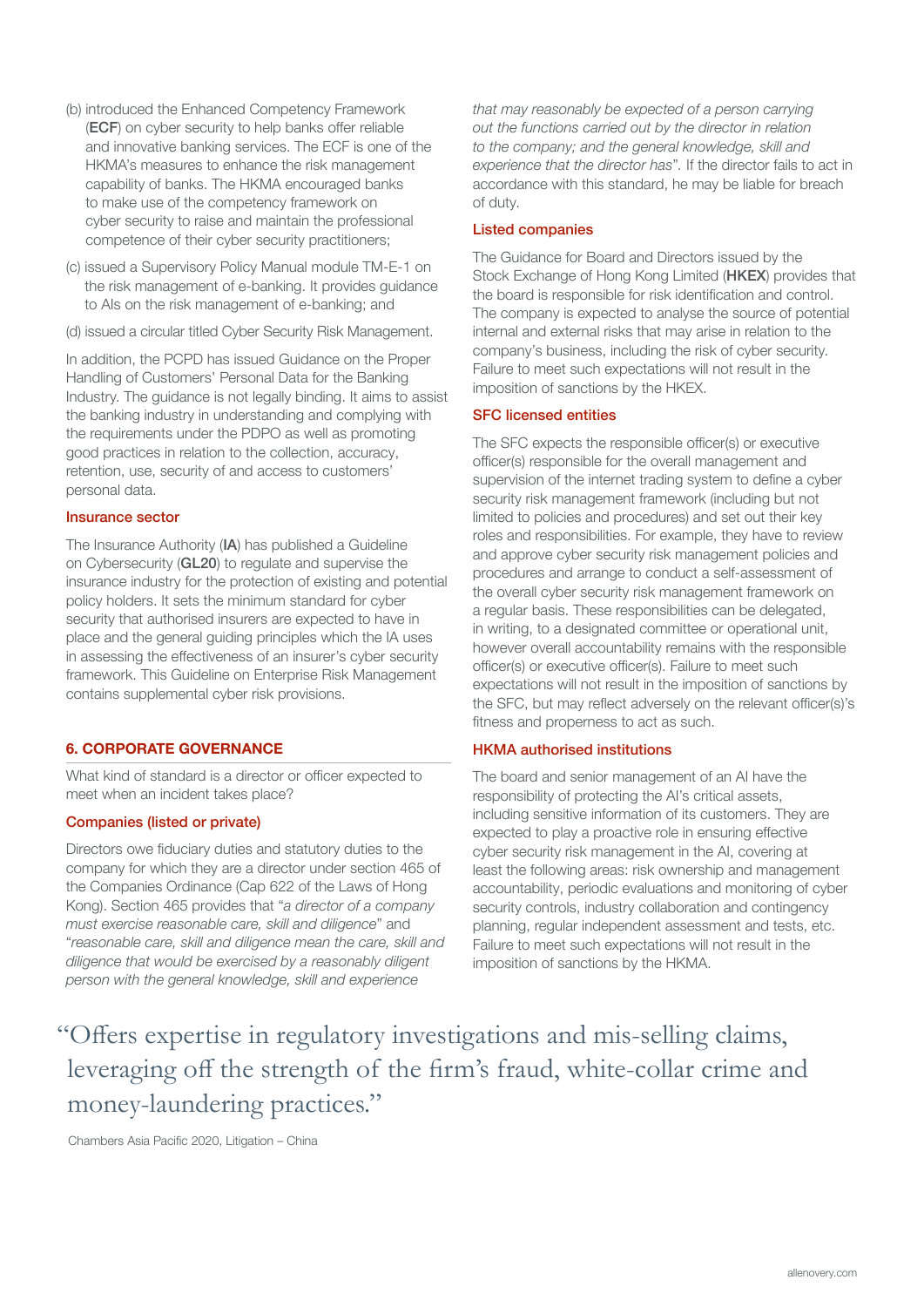#### Insurance Authority authorised insurers

The board of directors of an authorised insurer should hold the overall responsibility for cyber security controls and ensure accountability within the insurer by articulating clear responsibilities and lines of reporting and escalation for cyber security controls. Where the board establishes a designated management team, the board and the designated management team are responsible for overseeing the design, implementation and assessment of the effectiveness of the insurer's cyber security strategy and framework and for ensuring these are continuously kept up to date. Failure to meet such expectations will not result in the imposition of sanctions by the IA, but may reflect on the IA's view of the continued fitness and properness of the directors or controllers of authorised insurers.

The board of directors of an authorised insurer should establish a defined risk appetite and tolerance limit on cyber risks for the insurer and oversee the design, implementation and effectiveness of related cyber security programs. It may establish a designated management team to oversee and implement cyber security measures and controls. The designated management team should consist of members with the appropriate skills and knowledge to understand and manage cyber risks. Insurers should identify cyber risks and conduct assessment on the effectiveness of the mitigating measures to protect against and manage cyber risks within the risk appetite and tolerance limit set by the board or its designated management team. A self-assessment tool for the overall cyber risk management program should be put in place, as part of an enterprise risk management program.

What other industry specific disclosure requirements are listed companies / regulated entities subject to in relation to cyber security risks or incidents?

#### Listed companies

If a listed company is subject to an incident, it is required to disclose the same to the public if the incident amounts to inside information.

#### SFC licensed entities

Under the Code of Conduct for Persons Licensed by or Registered with the Securities and Futures Commission (section 12.5), a licensed or registered person, as a firm, should report to the SFC immediately upon "*any material breach, infringement of or non-compliance with... the requirements of any regulatory authority*". This includes a breach of the SFC's guidelines regarding cyber security and the provisions under the PDPO and the guidelines issued by the PCPD.

Under the Report on the 2019-20 thematic cyber security review of internet brokers, it is suggested that upon the identification of potential or actual unauthorised access to clients' internet trading accounts, internet brokers should consider suspending the client accounts and informing the clients concerned.

The Guidelines for Reducing and Mitigating Hacking Risks Associated with Internet Trading require a licensed or registered person to establish written policies and procedures specifying the manner in which a suspected or actual incident should be escalated and reported internally (eg to the responsible officer(s) or executive officer(s) in charge of internet trading) and externally (eg to clients, the SFC and other enforcement bodies, where appropriate).

#### HKMA authorised institutions

Under the HKMA's Circular on Customer Data Protection, if sensitive customer data is stolen, lost or leaked, institutions are expected to report the incident to the HKMA and notify the affected customers as soon as practicable after the AI concerned is aware of or notified of the incident. If a large number of customers are affected, the AI concerned should consider issuing a public announcement.

Under the HKMA's Supervisory Policy Manual module, if an incident involves a disruption of critical e-banking services and may last for a prolonged period of time, AIs should consider issuing a press release.

#### Insurance Authority authorised insurers

Under the Insurance Authority's Guidance on Cybersecurity (GL20), in case of an incident, insurers should notify the IA within 72 hours from detection, and also internal and external stakeholders.